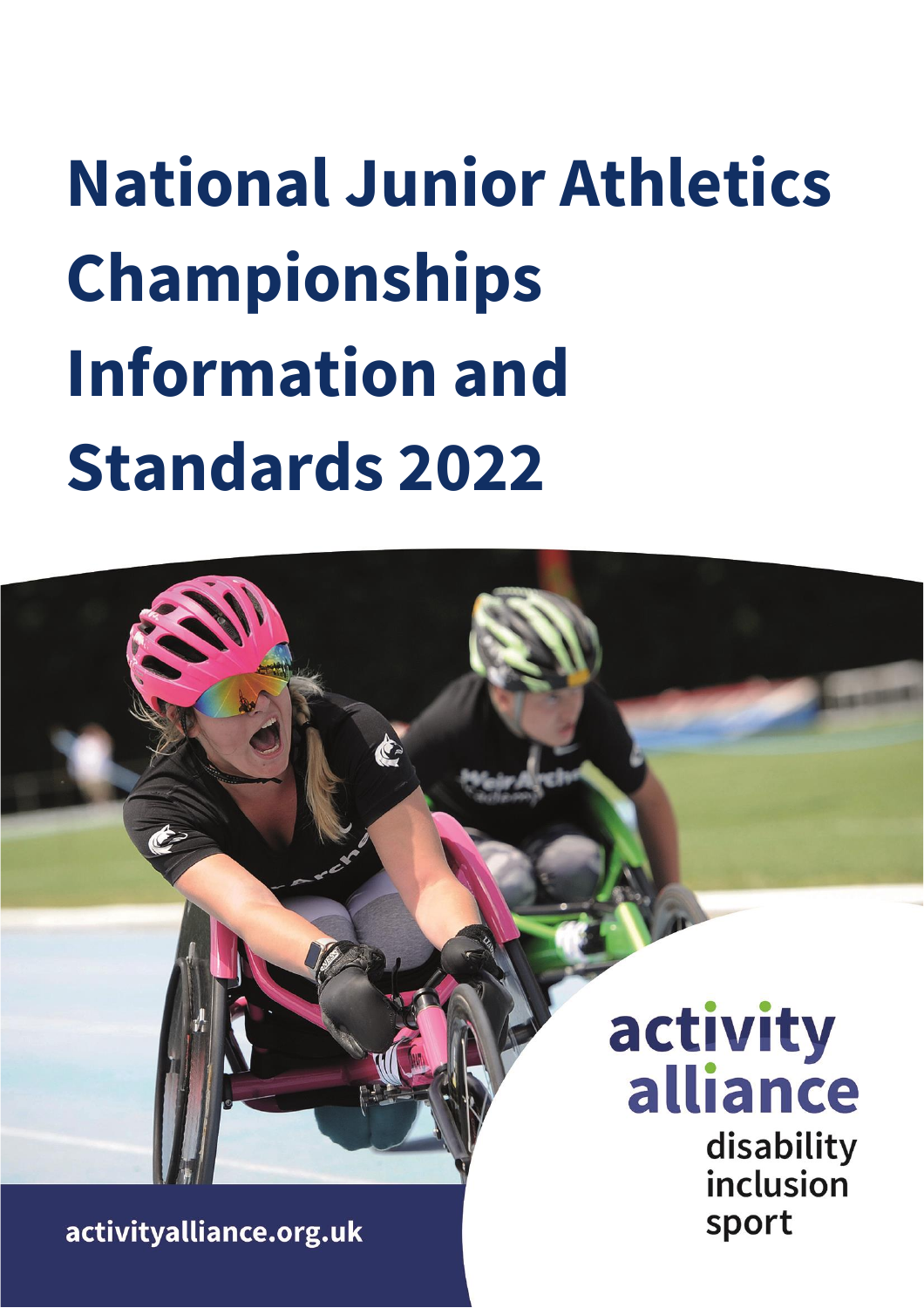#### **Contents**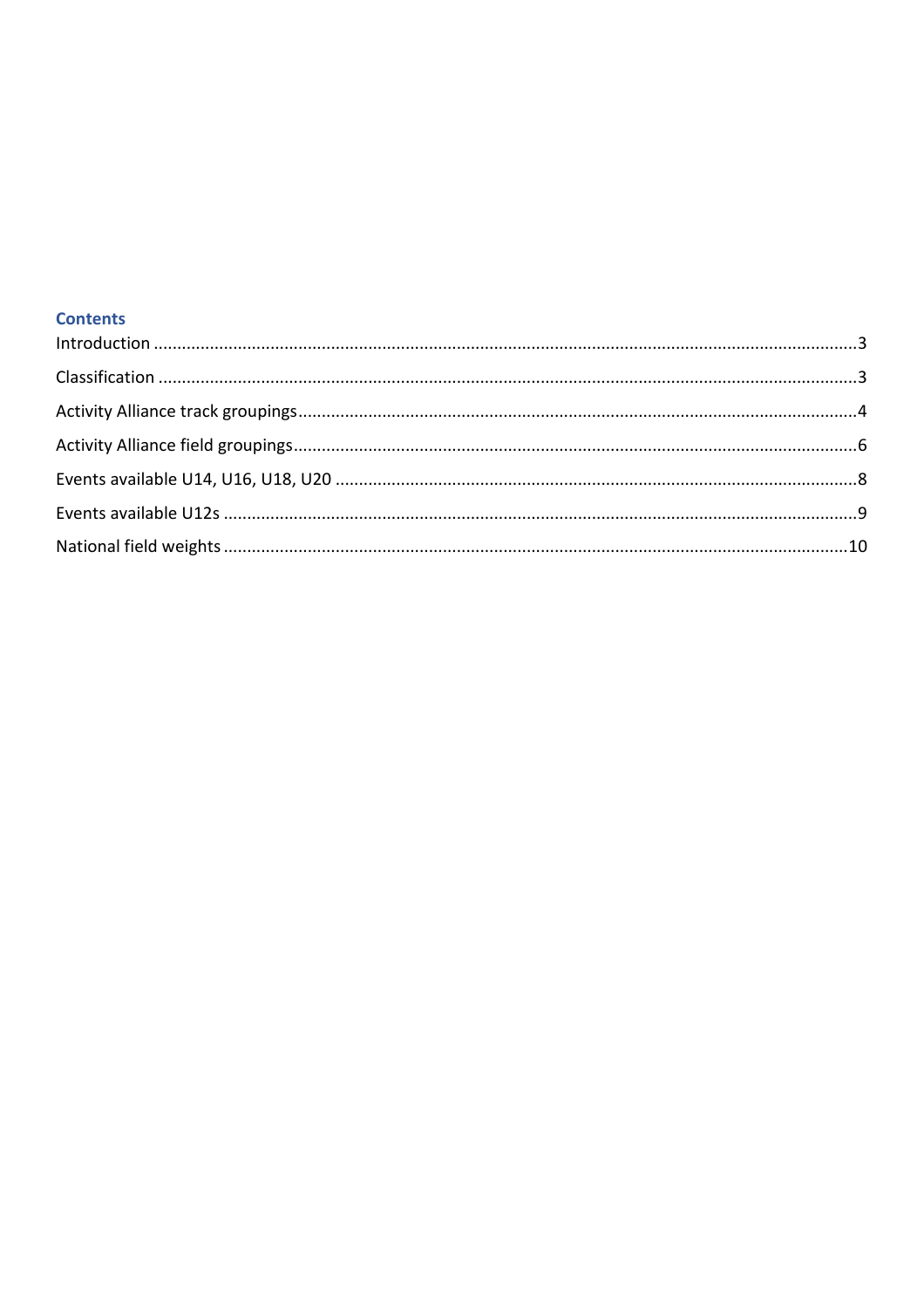### <span id="page-2-0"></span>**Introduction**

This booklet is intended for athletes, coaches, teachers, and parents to:

- Understand what events are available at this year's competition
- Compare Activity Alliance Profiles and Athletics Groupings with WP Athletics Classes

## <span id="page-2-1"></span>**Classification**

The enclosed information is a guide for Activity Alliance events and **is not an WPA Classification**

**You can find out further information on classification using the following links:** <https://www.britishathletics.org.uk/get-involved/>

British Athletics Classification will allow athletes to:

- Enter Parallel Success events across UK
- Register times on the British Rankings [\(www.thepowerof10.info\)](http://www.thepowerof10.info/)
- Be eligible for School Games selection
- Receive monthly Paralympic newsletter from British Athletics

For athletes interested in joining an athletics club and seeking a British Classification please contact.

#### E: [ps@britishathletics.org.uk](mailto:ps@britishathletics.org.uk)

Or complete the following online form. [www.englandathletics.org/parallelsuccess](http://www.englandathletics.org/parallelsuccess)

The document contains information regarding the events available to athletes, the specific weights for throwing implements relevant to the Activity Alliance Field and Age Groups as well as the qualifying standards for the National Junior Athletics Championships. **Please note for 2022 no qualifying standards will be implemented to support post Covid 19 return to competition and athlete development. However, we will rely on coaches and teachers to ensure that participants are of a standard and are able to compete at this level.**

Our aim is to provide as much information and support as possible so that athletes, regardless of their ability can continue to participate within the sport of athletics. We are committed to delivering multidisability events that cater for both the needs of the disability community and the relevant NGB pathway for talented athletes.

We would like to take this opportunity to thank the individuals who have contributed to the development of this document and appreciate your continued support of the Activity Alliance.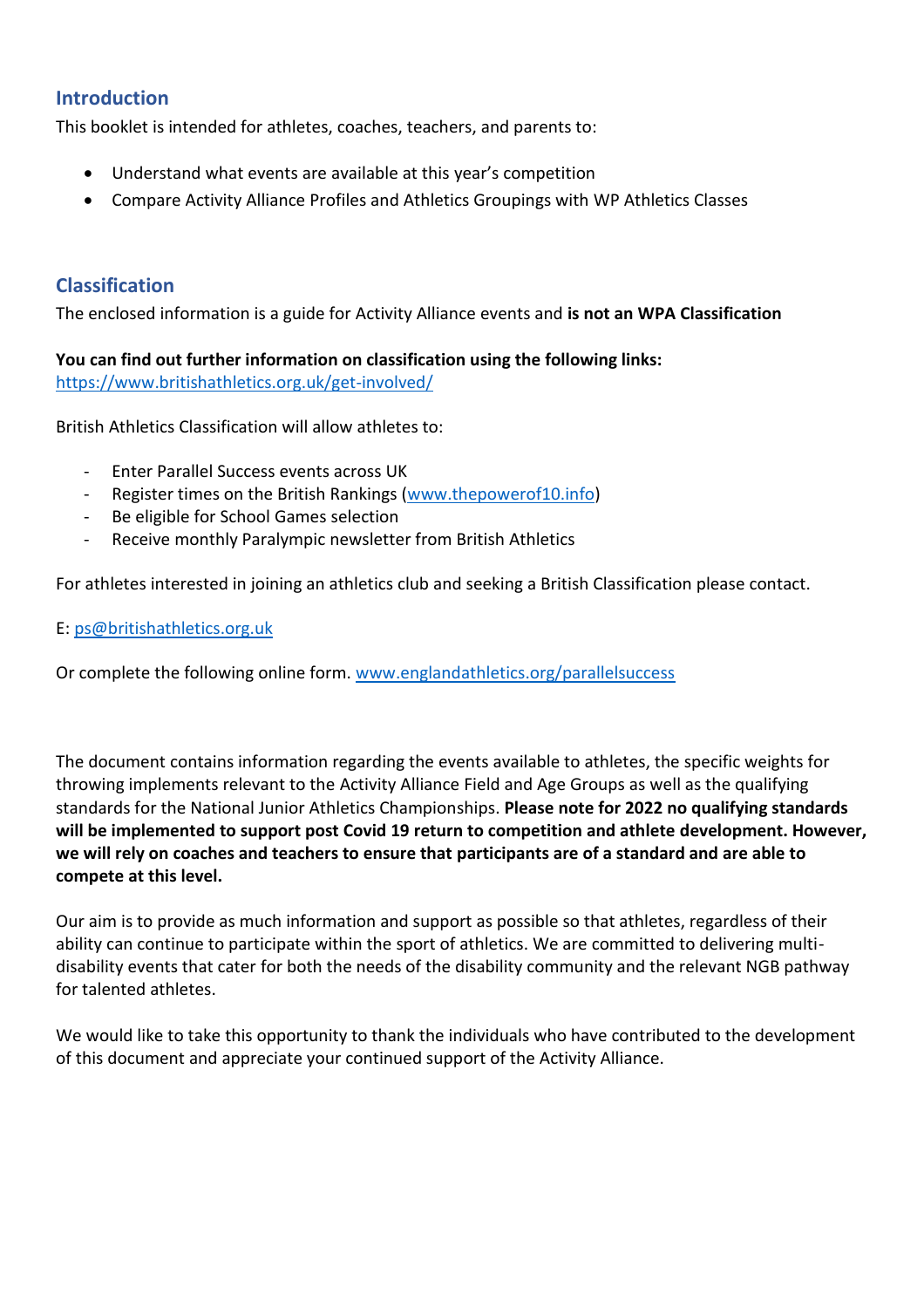# <span id="page-3-0"></span>**Activity Alliance track groupings**

| <b>Activity Alliance Profiles</b> | <b>Activity</b> | <b>Brief Description of Impairment</b>                              |
|-----------------------------------|-----------------|---------------------------------------------------------------------|
|                                   | <b>Alliance</b> |                                                                     |
|                                   | <b>Group</b>    |                                                                     |
| $T11 - 36$                        | T11-T13         | Athlete who is blind.                                               |
| T12 - 37A                         |                 | Athlete who is partially sighted.                                   |
| T13 - 37B                         |                 | Athlete who is partially sighted.                                   |
| T20-39                            | T <sub>20</sub> | Athlete with a learning disability.                                 |
| $T31 - 1c, 5$                     | T31             | Athlete with cerebral palsy - electric wheelchair user -            |
|                                   |                 | quadriplegic - severe involvement in all 4 limbs - slalom events.   |
| $T32 - 5,8$                       | T32             | Athlete with cerebral palsy - wheelchair pusher -                   |
|                                   |                 | quadriplegic/athetoid - severe to moderate impairment of            |
|                                   |                 | function.                                                           |
| $T33 - (3), 7$                    | T33-T34         | Athlete with cerebral palsy - wheelchair pusher - moderate          |
|                                   |                 | quadriplegic (tetraplegic) or severe hemiplegic.                    |
| $T34 - 6,8,9,10,11$               |                 | Athlete with cerebral palsy - wheelchair pusher - diplegic -        |
|                                   |                 | moderate to severe involvement.                                     |
| T35 - 13,17,18, (20), (31)        | T35-T36         | Athlete with cerebral palsy - diplegic - runner functionally        |
|                                   |                 | affected in both legs.                                              |
| T36 -                             |                 | Athlete with cerebral palsy - runner - Ataxic/Athetoid - affected   |
| $(4)$ , 12, 13, 26a, $(27)$ , 31  |                 | in all four limbs.                                                  |
| T37-14,15                         | T37             | Athlete with cerebral palsy - runner - Hemiplegic - runner          |
|                                   |                 | functionally affected on one side.                                  |
| 15, (16), 18, 19, 20, (24)        | T38             | Athlete with cerebral palsy - runner -minimal impairment.           |
| 26b, 27, 28, 32                   |                 |                                                                     |
| RR1-RR3                           | RR1             | Severe involvement in the lower extremities and trunk and           |
|                                   |                 | moderate to severe involvement in the upper extremities.            |
|                                   |                 | Severe difficulty in isolating individual joint movement in the     |
|                                   |                 | lower extremities. - Poor control of the stride.                    |
|                                   |                 | Foot drag, severe asymmetry, or no alternating leg movements        |
|                                   |                 | may be seen. May have limited hand and arm function- unilateral     |
|                                   |                 | or bilateral. May have limited trunk function                       |
|                                   |                 | Severe difficulties in co-ordination of functional RaceRunning      |
|                                   |                 | movement and body control characterise this class.                  |
|                                   | RR <sub>2</sub> | Moderate involvement in the upper extremities and trunk             |
|                                   |                 | Moderate to severe involvement in the lower extremities.            |
|                                   |                 | The stride pattern may be short, asymmetrical, or unilateral but    |
|                                   |                 | more effective than RR1. Athletes with spasticity would have        |
|                                   |                 | Grade 2 or 3 on the ASAS in the lower extremities, or Grade 3 in at |
|                                   |                 | least 1 lower extremities. Athletes in this class will have:        |
|                                   |                 | Minimum or no foot drag. Bilateral, alternating, unilateral, and    |
|                                   |                 | simultaneous leg push will be effective but limited by weakness,    |
|                                   |                 | range of motion, spasticity or athetosis. Asymmetry, or limited     |
|                                   |                 | range of motion, poor co-ordination in the lower extremities, fair  |
|                                   |                 | trunk, and upper extremity control, along with limited stride       |
|                                   |                 | effectiveness characterise this class.                              |
|                                   | RR <sub>3</sub> | Athletes in this class will have mild to moderate involvement in    |
|                                   |                 | one or both upper extremities, fair to good trunk control, and      |
|                                   |                 | moderate involvement in the lower extremities, with the ability to  |
|                                   |                 | isolate lower extremity movements. The athletes will have:          |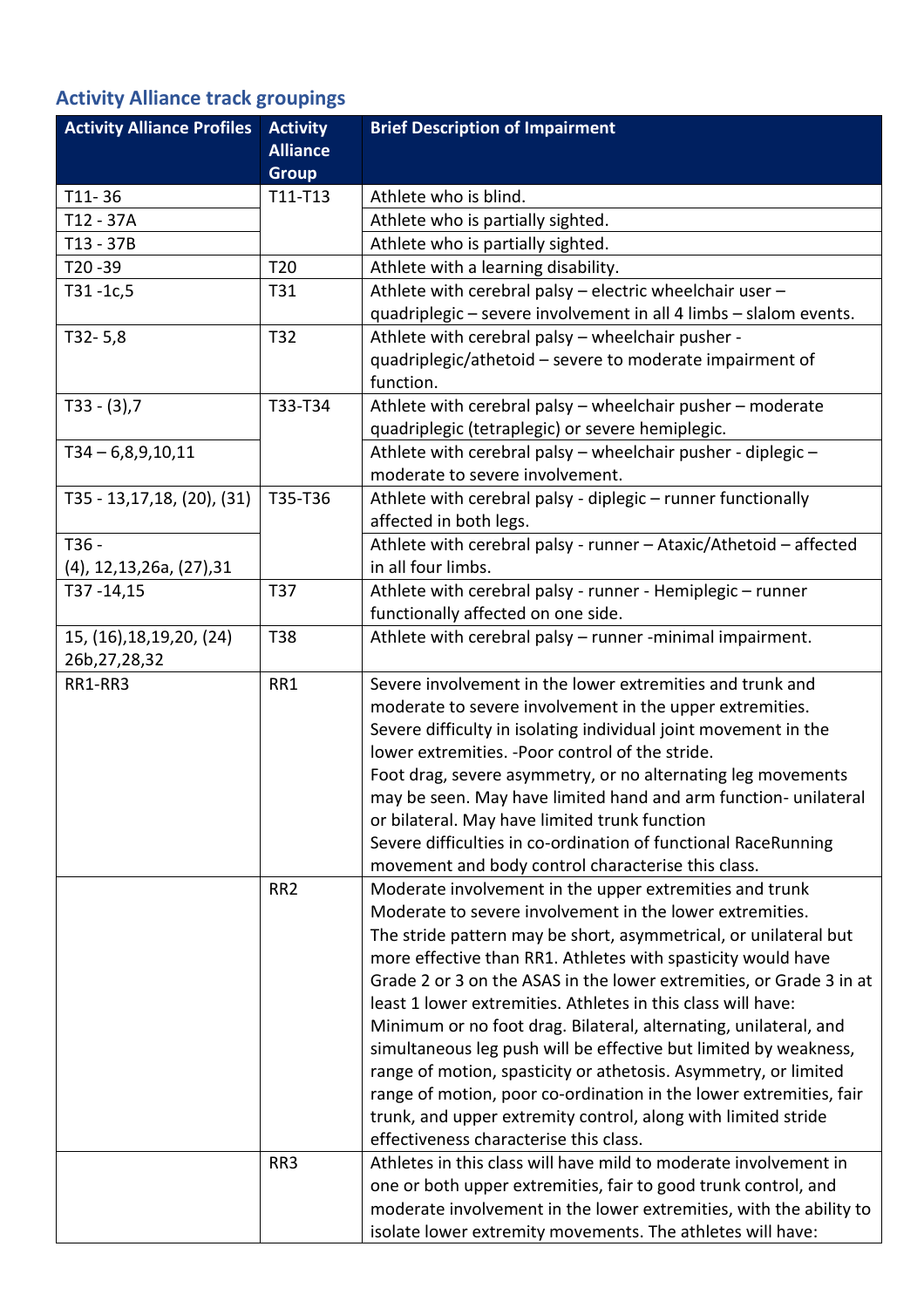|                     |         | Symmetrical or slight asymmetrical or leg movements with good<br>push off. Effective start with good acceleration<br>No Startle reflex. Athletes with spasticity would have grade 1 or 2<br>on ASAS. Adequate steering and braking with the upper<br>extremities and usually without strapping. Hip and stride<br>contractures may limit stride length. Athletes with Athetosis may<br>show a smoother movement pattern as their speed increases.<br>Asymmetrical or moderate co-ordination difficulties in the lower<br>extremities, moderate to good steering and trunk function in the<br>RaceRunner and effective start with good acceleration<br>characterise this class. |
|---------------------|---------|--------------------------------------------------------------------------------------------------------------------------------------------------------------------------------------------------------------------------------------------------------------------------------------------------------------------------------------------------------------------------------------------------------------------------------------------------------------------------------------------------------------------------------------------------------------------------------------------------------------------------------------------------------------------------------|
| 25                  | T40-T41 | Athlete - runner with dwarfism.                                                                                                                                                                                                                                                                                                                                                                                                                                                                                                                                                                                                                                                |
| T42-19, (27)        | T42-T44 | Athlete - runner has one or more impairment types affecting hip<br>and/or knee function in one or both limbs and with activity<br>limitations jumps and running competing without<br>prosthesis/prostheses                                                                                                                                                                                                                                                                                                                                                                                                                                                                     |
| T43 - 18,20         |         | Athlete - runner has bilateral lower limb impairments competing<br>without prostheses where both limbs meet the minimum<br>impairment criteria, and where functional loss is in the feet,<br>ankles and/or lower legs                                                                                                                                                                                                                                                                                                                                                                                                                                                          |
| T44 - 23, (28) (30) |         | Athlete – runner competing without a prothesis with a unilateral<br>or a combination of lower limb impairment/s where the<br>impairment in only one limb meets the minimum impairment<br>criteria. Functional loss is seen in one foot, ankle and/or lower leg                                                                                                                                                                                                                                                                                                                                                                                                                 |
| T61-18,20           | T61-T64 | Athletes with double leg above the knee amputation who<br>compete in running or jumping using prostheses                                                                                                                                                                                                                                                                                                                                                                                                                                                                                                                                                                       |
| T62-18,20           |         | Athletes with double below the knee amputation who compete in<br>running or jumping using prostheses                                                                                                                                                                                                                                                                                                                                                                                                                                                                                                                                                                           |
| $T63 - 19, (27)$    |         | Athletes with single above the knee amputation who compete in<br>running or jumping using a prosthesis                                                                                                                                                                                                                                                                                                                                                                                                                                                                                                                                                                         |
| T64 - 23, (28) (30) |         | Athletes with single below the knee amputation who compete in<br>running or jumping using a prosthesis                                                                                                                                                                                                                                                                                                                                                                                                                                                                                                                                                                         |
| T45 - 21, 22, 29    | T45-T46 | Athlete - runner with double arm amputation or physical<br>impairment allowing similar movement                                                                                                                                                                                                                                                                                                                                                                                                                                                                                                                                                                                |
| T46-16              |         | Athlete – runner with single arm amputation or physical<br>impairment allowing similar movement                                                                                                                                                                                                                                                                                                                                                                                                                                                                                                                                                                                |
| T47 - 24            | T47     | Athlete – runner with single through wrist amputation or physical<br>impairment allowing similar movement                                                                                                                                                                                                                                                                                                                                                                                                                                                                                                                                                                      |
| $T51 - 1p, 2$       | T51-T52 | Wheelchair racer with mild weakness in shoulders, limited ability<br>in straightening elbows & wrist function. No finger, trunk, or leg<br>function.                                                                                                                                                                                                                                                                                                                                                                                                                                                                                                                           |
| $T52 - 3,7$         |         | Wheelchair racer with good shoulder, elbow & wrist function.<br>Limited finger movement. No leg/trunk function.                                                                                                                                                                                                                                                                                                                                                                                                                                                                                                                                                                |
| T53 - 4,6,9,31      | T53-T54 | Wheelchair racer with normal arm & hand function but no leg or<br>trunk function.                                                                                                                                                                                                                                                                                                                                                                                                                                                                                                                                                                                              |
| $T54 - 7,9$         |         | Wheelchair racer with normal arm & hand function and may have<br>some trunk/leg function.                                                                                                                                                                                                                                                                                                                                                                                                                                                                                                                                                                                      |
| T <sub>15</sub>     | Deaf    | Athletes with a Deaf or hard of hearing.                                                                                                                                                                                                                                                                                                                                                                                                                                                                                                                                                                                                                                       |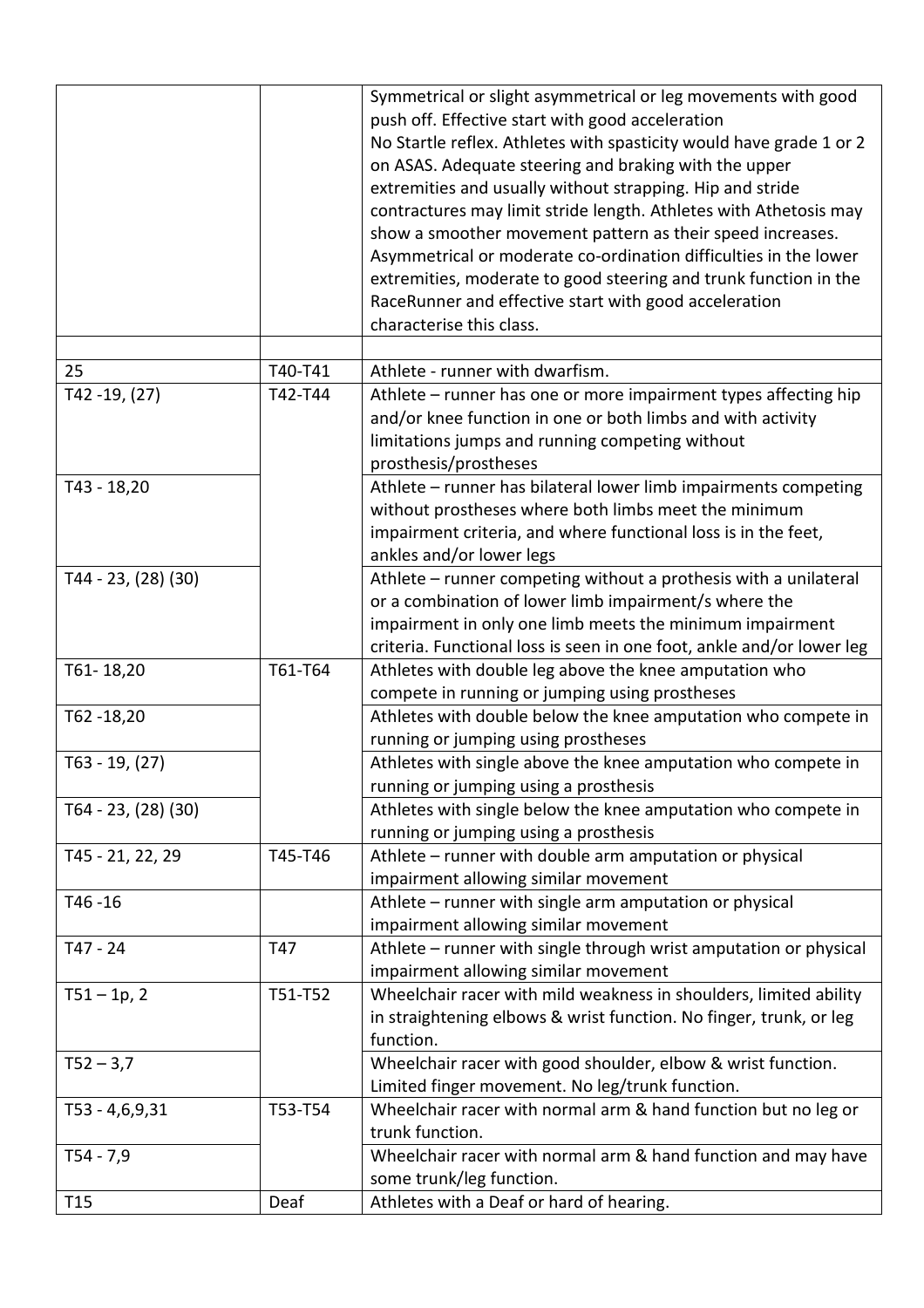# <span id="page-5-0"></span>**Activity Alliance field groupings**

| <b>Activity Alliance Profiles</b> | <b>Activity</b> | <b>Brief Descriptions of Impairment</b>                              |
|-----------------------------------|-----------------|----------------------------------------------------------------------|
|                                   | <b>Alliance</b> |                                                                      |
|                                   | <b>Group</b>    |                                                                      |
| 36                                | F11             | Athlete who is blind.                                                |
| F12-37A                           | F12-F13         | Athlete who is partially sighted.                                    |
| $F13 - 37B$                       |                 | Athlete who is partially sighted.                                    |
| 39                                | F20             | Athlete with a learning disability.                                  |
| $F31 - 1c$                        | F31-F34         | Athlete with cerebral palsy - Electric wheelchair user -             |
|                                   |                 | Quadriplegic - severe involvement in all 4 limbs.                    |
| $F32 - 4,5$                       |                 | Athlete with cerebral palsy. Wheelchair pusher or electric           |
|                                   |                 | wheelchair user. Quadriplegic - severe to moderate involvement in    |
|                                   |                 | all 4 limbs.                                                         |
| $F33 - 6,7,8$                     |                 | Athlete with cerebral palsy. Wheelchair pusher - Quadriplegic /      |
|                                   |                 | Triplegic / severe hemiplegic.                                       |
| F34 - 9,10,11                     |                 | Athlete with cerebral palsy. Wheelchair pusher. - Diplegic -         |
|                                   |                 | moderate to severe involvement. Good functional strength with        |
|                                   |                 | minimal limitation or control problems noted in upper limbs.         |
| F35-13,17,18,20,28,31             | F35-F36         | Athlete with cerebral palsy - Diplegic runner functionally affected  |
|                                   |                 | in lower half of the body.                                           |
| F36-12,20,26b,31,32               |                 | Athlete with cerebral palsy - Ataxic/Athetoid                        |
| F37-14,15                         | F37-F38         | Athlete with cerebral palsy - hemiplegic - runner functionally       |
|                                   |                 | affected on one side                                                 |
| F38 - 15,20,26a,32                |                 | Athlete with cerebral palsy - Minimal impairment                     |
| F40 - 25                          | F40-F41         | Athlete with dwarfism.                                               |
| F45 a, b - 21, 22, 29, 31,        | F45-F46         | Athlete with double arm amputation or physical impairment            |
| 32                                |                 | allowing similar movement                                            |
| F46 - 16, 24 31, 32               |                 | Athlete with single arm amputation or physical impairment            |
|                                   |                 | allowing similar movement                                            |
| $F47 - 24$                        | F47             | Athlete with single through wrist amputation or physical             |
|                                   |                 | impairment allowing similar movement                                 |
| $F51 - 1p, 2$                     | F51-F53         | Athlete with spinal cord injury. Wheelchair user, Quadriplegic - all |
|                                   |                 | 4 limbs affected. Usually use elbow flexors to propel the            |
|                                   |                 | implement. Hold the club between the fingers & the discus with       |
|                                   |                 | hand facing upwards. - C5/6 injury level.                            |
| $F52 - 3$                         |                 | Athlete with spinal cord injury. Quadriplegic - all 4 limbs          |
|                                   |                 | functionally affected. No leg or trunk function. Usually have        |
|                                   |                 | difficulty gripping with non-throwing arm. C7 injury level.          |
| $F53 - 6$                         |                 | Athlete with spinal cord injury. Quadriplegic - all 4 limbs          |
|                                   |                 | functionally affected. Mild limitation of hand function. C8 injury   |
|                                   |                 | level.                                                               |
| $F54 - 7,9$                       | F54-F56         | Athlete with spinal cord injury. Wheelchair athletes with no leg or  |
|                                   |                 | trunk function - T1-T7 injury level.                                 |
| $F55 - 10,11$                     |                 | Athlete with spinal cord injury. Wheelchair athletes with ability to |
|                                   |                 | rotate spine. No leg functions. T8 - L1 injury level.                |
| $F56 - 11,17$                     |                 | Athlete with spinal cord injury. Wheelchair athletes with ability to |
|                                   |                 | rotate spine and move backwards & forwards. L 2-4 injury level       |
| F57 - 11,17,18,19                 | F57-F58         | Athlete with spinal cord injury. Athlete with near normal trunk      |
|                                   | F42-F44         | function & increased leg function to F56. L5 Injury level.           |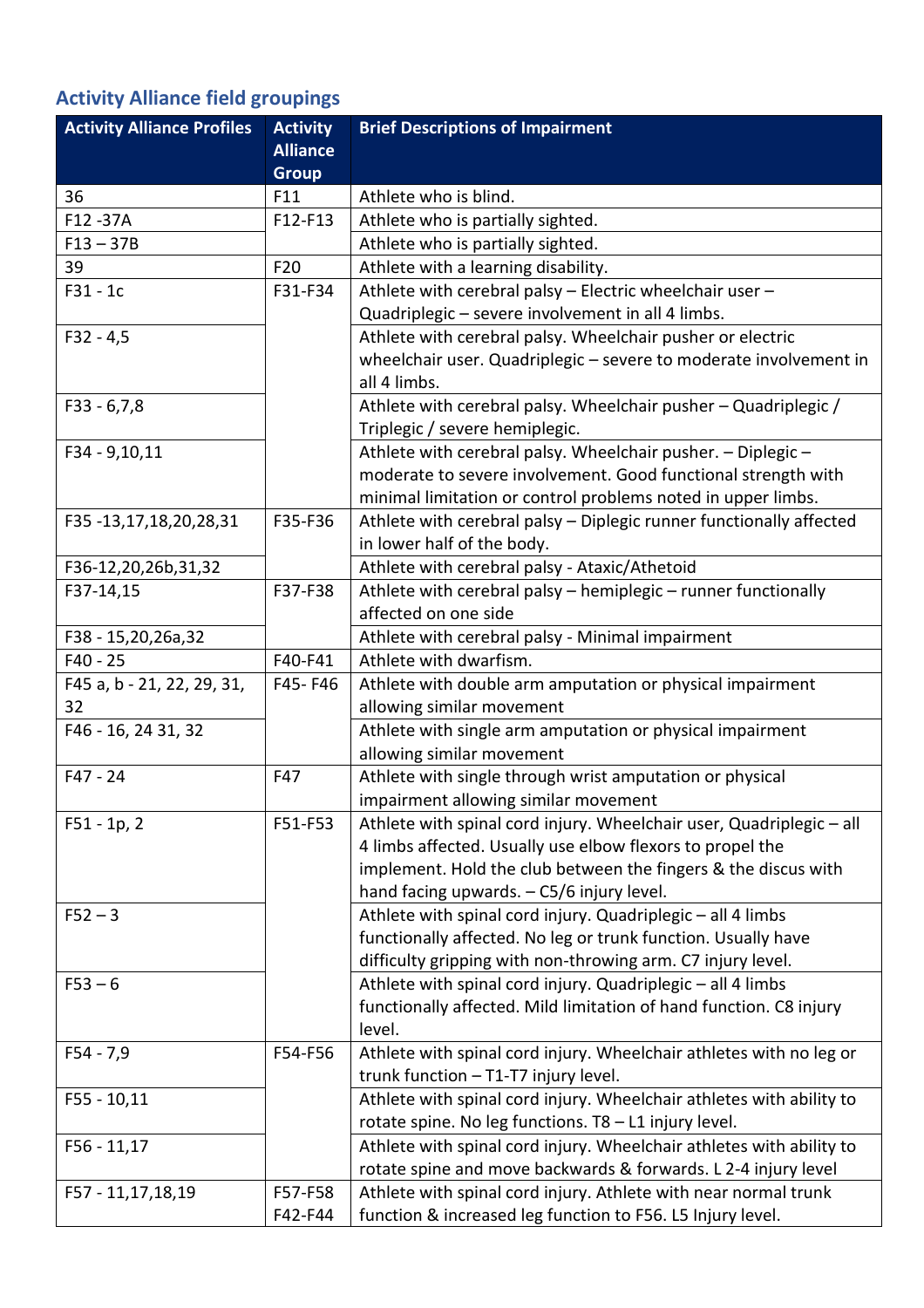| F58 - 19,20,23,28,30,31, |         | Athlete with spinal cord injury. Athletes with normal arm & trunk     |
|--------------------------|---------|-----------------------------------------------------------------------|
| 32                       |         | muscle power with hip flexor, extensor & abductor activity.           |
| F42 - 10,19,28           |         | Athlete -has one or more impairment types affecting hip and/or        |
|                          |         | knee function in one or both limbs and with activity limitations      |
|                          |         | competing without prosthesis/prostheses                               |
| F43-20                   |         | Athlete - runner has bilateral lower limb impairments competing       |
|                          |         | without prostheses where both limbs meet the minimum                  |
|                          |         | impairment criteria, and where functional loss is in the feet, ankles |
|                          |         | and/or lower legs                                                     |
| F44-23,27,31,32          |         | Athlete -competing without a prothesis with a unilateral or a         |
|                          |         | combination of lower limb impairment/s where the impairment in        |
|                          |         | only one limb meets the minimum impairment criteria. Functional       |
|                          |         | loss is seen in one foot, ankle and/or lower leg                      |
| F61-18,20                | F61-F64 | Athletes with double leg above the knee amputation who compete        |
|                          |         | in throws using prostheses                                            |
| F62-18,20                |         | Athletes with double below the knee amputation who compete in         |
|                          |         | throws using prostheses                                               |
| F63 - 19, (27)           |         | Athletes with single above the knee amputation who compete in         |
|                          |         | throws using a prosthesis                                             |
| F64 - 23, (28) (30)      |         | Athletes with single below the knee amputation who compete in         |
|                          |         | throws using a prosthesis                                             |
| F <sub>15</sub>          | Deaf    | Athletes with a Deaf or hard of hearing.                              |
| P1/2                     | $P_1/2$ | Athletes that use an electric wheelchair but are not included in the  |
|                          |         | T31 class.                                                            |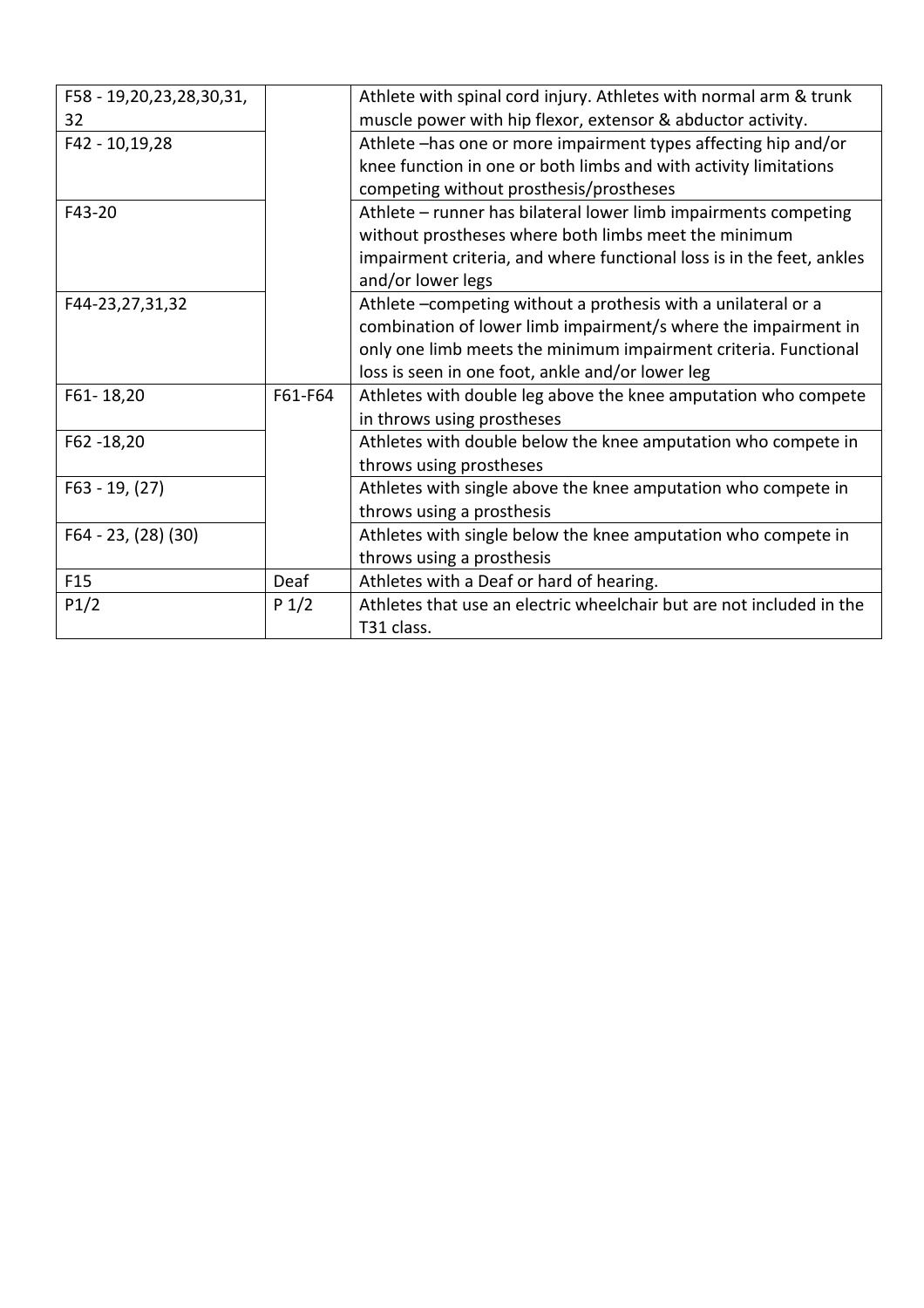## <span id="page-7-0"></span>**Events available U14, U16, U18, U20**

| <b>Event</b>                     | <b>Ambulant Athletics Group</b>                                                                       | Wheelchair<br><b>Athletics Group</b>                        | <b>Racerunning</b><br><b>Athletics</b><br>Group | <b>NOTE</b>                                                                                    |
|----------------------------------|-------------------------------------------------------------------------------------------------------|-------------------------------------------------------------|-------------------------------------------------|------------------------------------------------------------------------------------------------|
| 60 <sub>m</sub>                  | T35/40/41                                                                                             | T32                                                         | RR1, RR2,<br>RR3                                | $T35 =$ Activity<br>Alliance P12 or CP5 -<br>Athletes who are not<br>competing in 100m<br>only |
| 100m                             | T15/11;12/13; T20; T35/36;<br>T37/38T40/41; T42/43/44;<br>T45/46/47/61/62/63/64                       | T51-54<br>T31-32; T33-34                                    | RR1, RR2,<br>RR <sub>3</sub>                    |                                                                                                |
| 200m<br>400m<br>800m<br>1500m    | T15/11; T12/13; T20; T35/36;<br>T37/38 - T40/41(Und 20only).<br>T42/43/44; T45/46/47 /61/<br>62/63/64 | T51-52; T53-54<br>T31-32; T33-34                            | RR1, RR2,<br>RR3                                |                                                                                                |
| Shot<br><b>Discus</b><br>Javelin | F15/11; F12/13; F20.<br>F35/36; F37/38<br>F40/41; F45/46/47                                           | F32/33/34; F52/53/<br>F54/55/56-F57/42<br>43/44/61/62/63/64 |                                                 |                                                                                                |
| <b>Distance</b><br>Club          |                                                                                                       | F31/F32; F51                                                |                                                 |                                                                                                |
| Precision<br>Ramp Ball           |                                                                                                       | F31; P1/2                                                   |                                                 |                                                                                                |
| <b>Grip Ball</b><br>Throw        | F35                                                                                                   | F31; P1/2                                                   |                                                 | $(F35 - u12/14/16)$<br>only) Athletes who<br>are not competing in<br>Discus/Jav/Shot           |
| Precision<br>Club                |                                                                                                       | F31/F32; F51; P1/2                                          |                                                 |                                                                                                |
| Precision<br>Bean Bag            |                                                                                                       | F31; P1/2                                                   |                                                 |                                                                                                |
| Long Jump                        | F15/11; F12/13; F20; F35/36;<br>F37/38<br>F42/43/44; F45/46/47//61/<br>62/63/64                       |                                                             |                                                 |                                                                                                |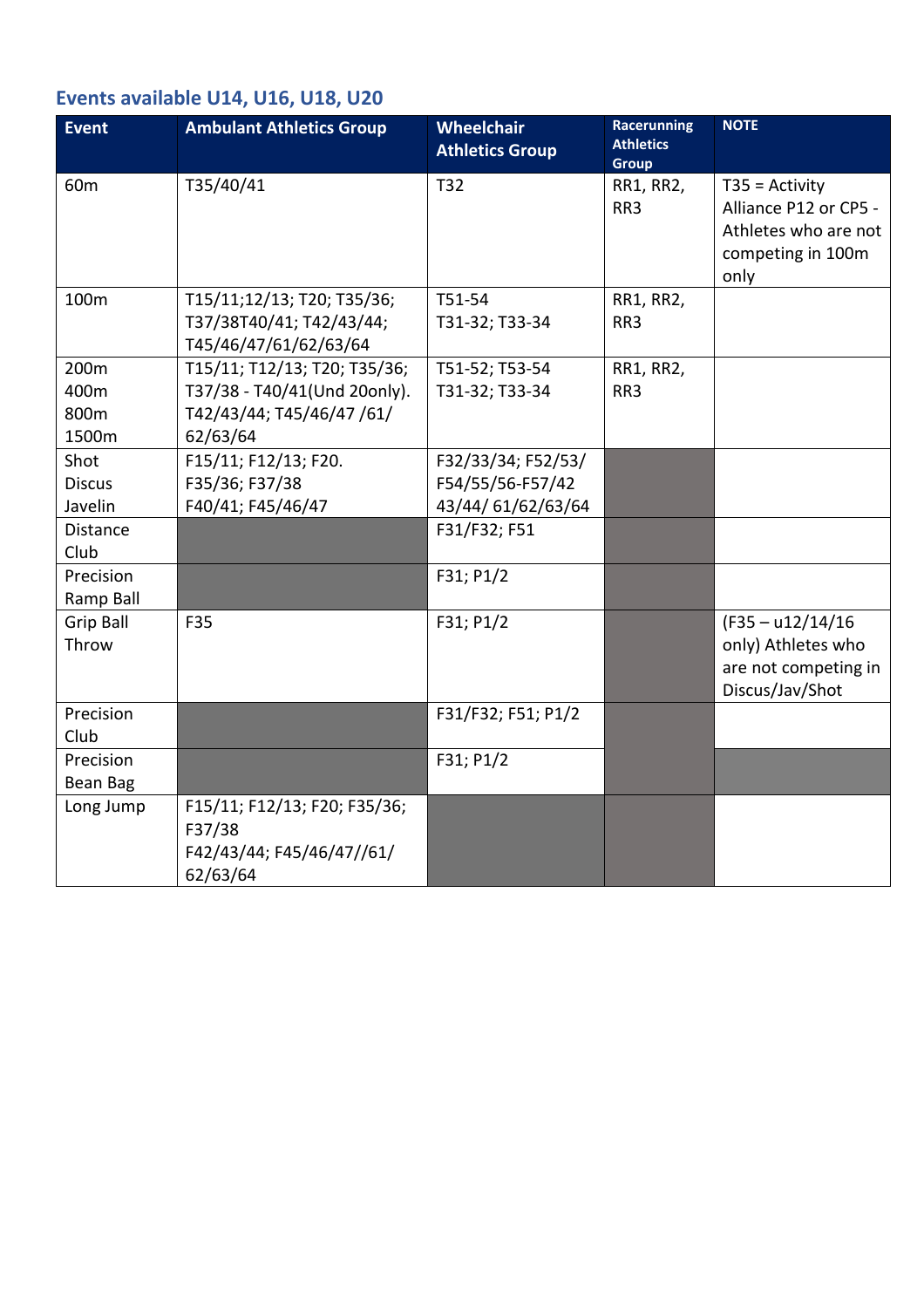## <span id="page-8-0"></span>**Events available U12s**

| Event                      | <b>Ambulant Class (standing)</b> | Wheelchair             | Racerunning   |
|----------------------------|----------------------------------|------------------------|---------------|
| <b>Track</b>               |                                  |                        |               |
| 60 <sub>m</sub>            | T15/11;12/13; T20; T35/36;       | T51-54; T31-32; T33-34 | RR1, RR2, RR3 |
|                            | T37/38; T40/41; T42/43/44;       |                        |               |
|                            | T45/46/47/61/62/63/64            |                        |               |
| 100 <sub>m</sub>           | T15/11;12/13; T20; T35/36;       | T51-54; T31-32; T33-34 | RR1, RR2, RR3 |
|                            | T37/38                           |                        |               |
|                            | T42/43/44;                       |                        |               |
|                            | T45/46/47/61/62/63/64            |                        |               |
| <b>Field</b>               |                                  |                        |               |
| Discus / Shot / Javelin    | F15/11; F12/13; F20; / F35/36;   | F32/33/34; F52/53;     |               |
|                            | F37/38 / F40/41; F45/46/47       | F54/55/56;             |               |
|                            |                                  | F57/42/43/44/61/62/6   |               |
|                            |                                  | 3/64                   |               |
| Club / Grip Ball throw     |                                  | F31; P1/2 Athletes     |               |
| Bean Bag throw             |                                  | who are competing in   |               |
| <b>Precision Club</b>      |                                  | club can not compete   |               |
| <b>Precision Ramp Ball</b> |                                  | in Bean Bag or ramp    |               |
|                            |                                  | ball Events            |               |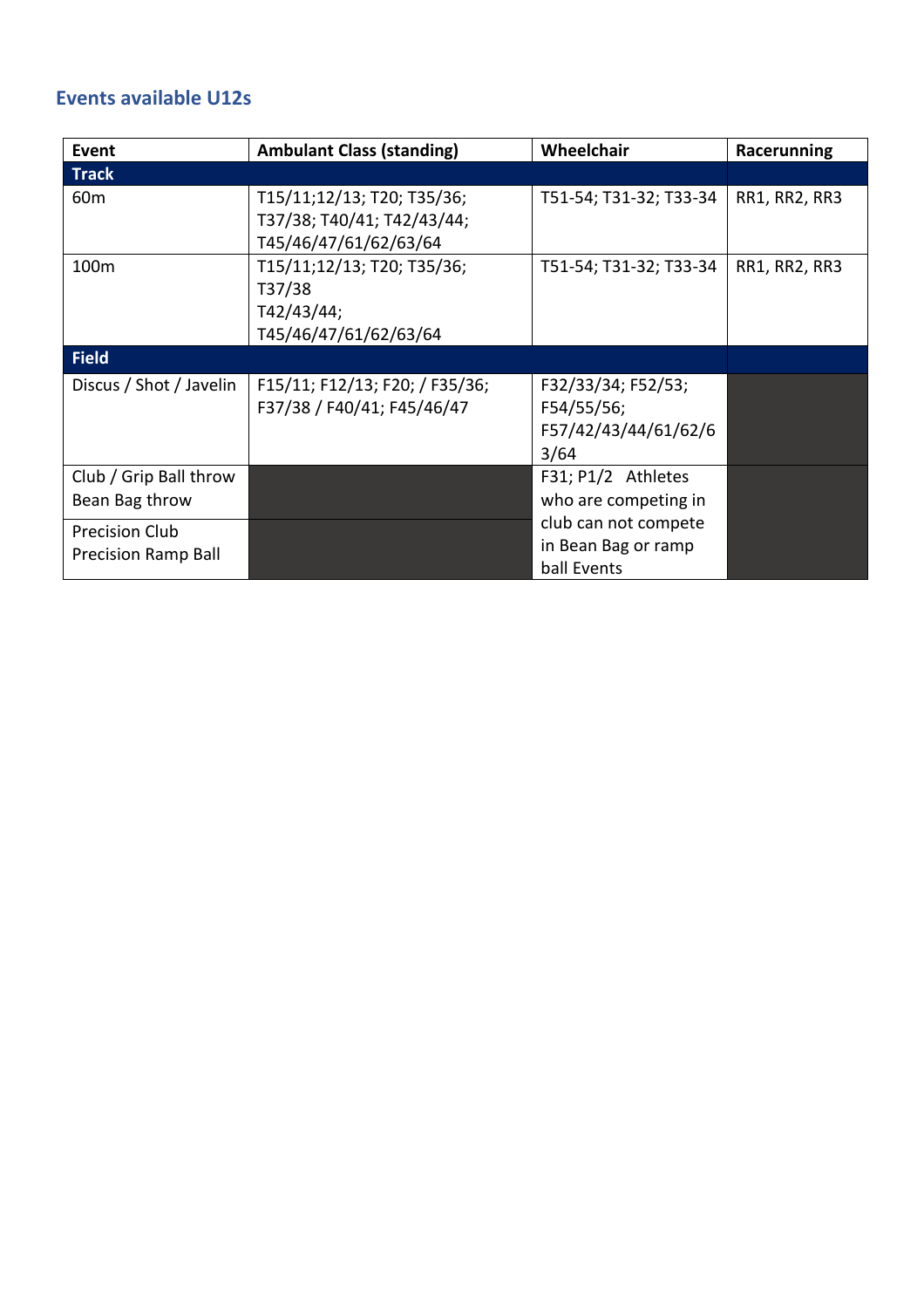## <span id="page-9-0"></span>**National field weights**

| <b>Shot</b>     | <b>U20</b> |           | U18       |           | U16             |           |                   | U14               |                   | U12               |  |
|-----------------|------------|-----------|-----------|-----------|-----------------|-----------|-------------------|-------------------|-------------------|-------------------|--|
| <b>Class</b>    | M          | F         | M         | F         | M               | F.        | M                 | F.                | M                 | F.                |  |
| F01             | 6kg        | 4kg       | 5kg       | 3kg       | 4kg             | 3kg       | 2kg               | 2kg               | 2kg               | 2kg               |  |
| (HI)            |            |           |           |           |                 |           |                   |                   |                   |                   |  |
| F11             | 6kg        | 4kg       | 5kg       | 3kg       | 4kg             | 3kg       | 2kg               | 2kg               | 2kg               | 2kg               |  |
| F <sub>12</sub> | 6kg        | 4kg       | 5kg       | 3kg       | 4kg             | 3kg       | 2kg               | 2kg               | 2kg               | 2kg               |  |
| F13             | 6kg        | 4kg       | 5kg       | 3kg       | 4kg             | 3kg       | 2kg               | 2kg               | 2kg               | 2kg               |  |
| F <sub>20</sub> | 6kg        | 4kg       | 5kg       | 3kg       | 4kg             | 3kg       | 2kg               | 2kg               | 2kg               | 2kg               |  |
| F32             | 2kg        | 2kg       | 2kg       | 2kg       | 1kg             | 1kg       | 1kg               | 1kg               | 1kg               | 1kg               |  |
| F33             | 3kg        | 3kg       | 3kg       | 3kg       | 2kg             | 2kg       | 1.5 <sub>kg</sub> | 1.5kg             | 1kg               | 1kg               |  |
| F34             | 4kg        | 3kg       | 4kg       | 3kg       | 3kg             | 2kg       | 1.5kg             | 1.5kg             | 1kg               | 1kg               |  |
| F35             | 4kg        | 3kg       | 4kg       | 3kg       | 3kg             | 2kg       | 2kg               | 2kg               | 1.5 <sub>kg</sub> | 1.5kg             |  |
| F36             | 4kg        | 3kg       | 4kg       | 3kg       | 3kg             | 2kg       | 2kg               | 2kg               | 1.5kg             | 1.5kg             |  |
| F37             | 5kg        | 3kg       | 4kg       | 3kg       | 3kg             | 2kg       | 2kg               | 2kg               | 2kg               | 2kg               |  |
| F38             | 5kg        | 3kg       | 4kg       | 3kg       | 3kg             | 2kg       | 2kg               | 2kg               | 2kg               | 2kg               |  |
| F40             | 4kg        | 3kg       | 4kg       | 3kg       | 3kg             | 2kg       | 2kg               | 2kg               | 1kg               | 1kg               |  |
| F41             | 4kg        | 3kg       | 4kg       | 3kg       | 3kg             | 2kg       | 2kg               | 2kg               | 1kg               | 1kg               |  |
| F42             | 6kg        | 4kg       | 5kg       | 3kg       | 4kg             | 3kg       | 2kg               | 2kg               | 1kg               | 1kg               |  |
| F43             | 6kg        | 4kg       | 5kg       | 3kg       | 4kg             | 3kg       | 2kg               | 2kg               | 1kg               | 1kg               |  |
| F44             | 6kg        | 4kg       | 5kg       | 3kg       | 4kg             | 3kg       | 2kg               | 2kg               | 2kg               | 2kg               |  |
| F45             | 4kg        | 3kg       | 4kg       | 3kg       | 3kg             | 2kg       | 2kg               | 2kg               | 2kg               | 2kg               |  |
| F46             | 6kg        | 4kg       | 5kg       | 3kg       | 4kg             | 3kg       | 2kg               | 2kg               | 2kg               | 2kg               |  |
| F47             | 6kg        | 4kg       | 5kg       | 3kg       | 4 <sub>kg</sub> | 3kg       | 2kg               | 2kg               | 2kg               | 2kg               |  |
| F51             | <b>NE</b>  | <b>NE</b> | <b>NE</b> | <b>NE</b> | <b>NE</b>       | <b>NE</b> | <b>NE</b>         | NE                | <b>NE</b>         | <b>NE</b>         |  |
| F52             | 2kg        | 2kg       | 2kg       | 2kg       | 2kg             | 2kg       | 1.5 <sub>kg</sub> | 1.5kg             | 1kg               | 1kg               |  |
| F53             | 3kg        | 3kg       | 3kg       | 2kg       | 2kg             | 2kg       | 1.5kg             | 1.5kg             | 1kg               | 1kg               |  |
| F54             | 4kg        | 3kg       | 3kg       | 2kg       | 2kg             | 2kg       | 1.5kg             | 1.5 <sub>kg</sub> | 1kg               | 1kg               |  |
| F55             | 4kg        | 3kg       | 3kg       | 2kg       | 2kg             | 2kg       | 1.5kg             | 1.5 <sub>kg</sub> | 1kg               | 1kg               |  |
| F56             | 4kg        | 3kg       | 3kg       | 2kg       | 2kg             | 2kg       | 1.5kg             | 1.5 <sub>kg</sub> | 1.5 <sub>kg</sub> | 1.5 <sub>kg</sub> |  |
| F57             | 4kg        | 3kg       | 3kg       | 2kg       | 2kg             | 2kg       | 1.5kg             | 1.5 <sub>kg</sub> | 1.5 <sub>kg</sub> | 1.5kg             |  |
| F61             | 6kg        | 4kg       | 5kg       | 3kg       | 4kg             | 3kg       | 2kg               | 2kg               | 2kg               | 2kg               |  |
| F62             | 6kg        | 4kg       | 5kg       | 3kg       | 4kg             | 3kg       | 2kg               | 2kg               | 2kg               | 2kg               |  |
| F63             | 6kg        | 4kg       | 5kg       | 3kg       | 4kg             | 3kg       | 2kg               | 2kg               | 2kg               | 2kg               |  |
| F64             | 6kg        | 4kg       | 5kg       | 3kg       | 4kg             | 3kg       | 2kg               | 2kg               | 2kg               | 2kg               |  |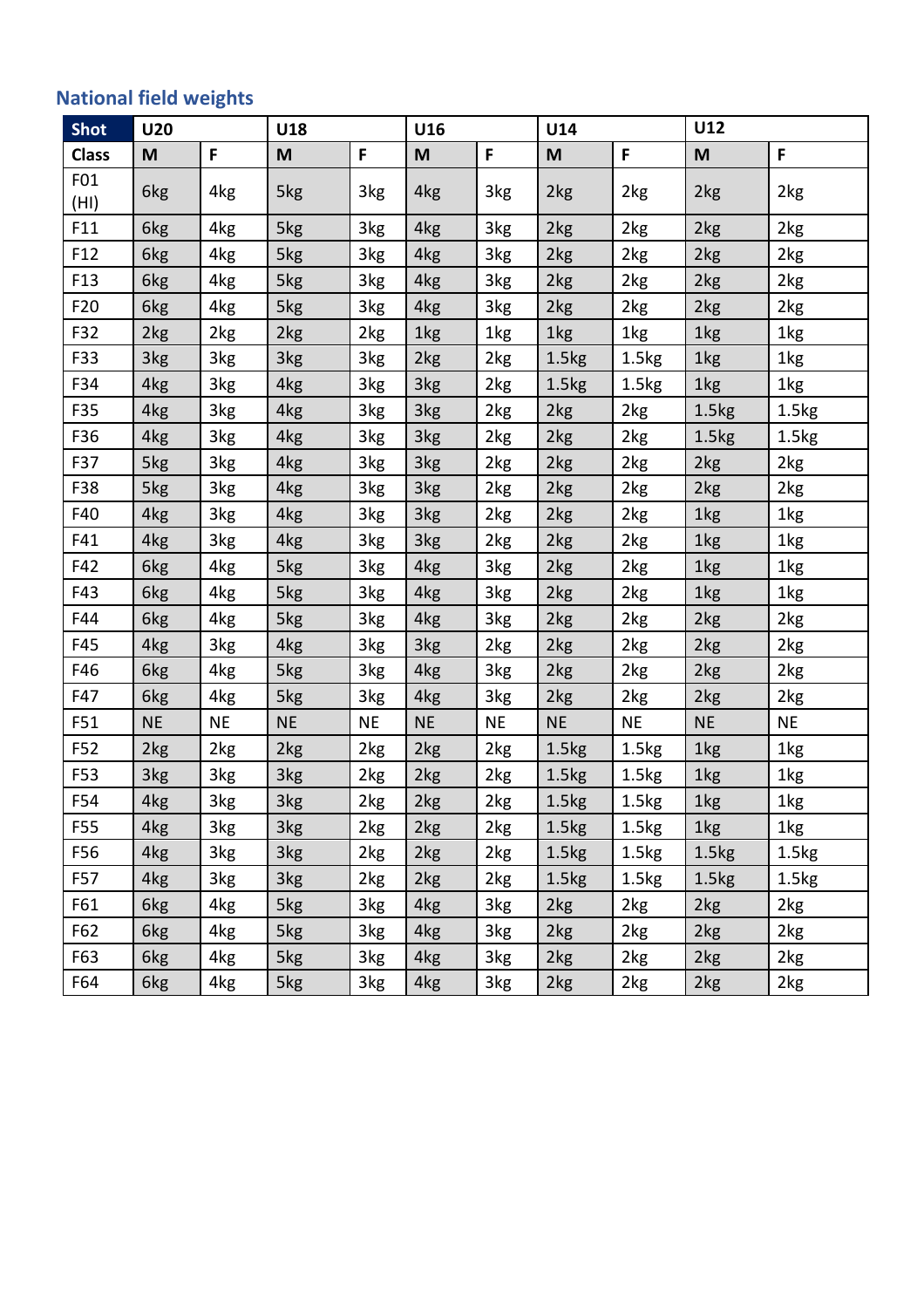| <b>Discus</b>   | <b>U20</b>        |      | U18               |      | U16  |      |           | U14       |           | U12       |  |
|-----------------|-------------------|------|-------------------|------|------|------|-----------|-----------|-----------|-----------|--|
| <b>Class</b>    | M                 | F    | M                 | F    | M    | F.   | M         | F         | M         | F         |  |
| F01<br>(HI)     | 1.75kg            | 1kg  | 1.5 <sub>kg</sub> | 1kg  | 1kg  | 1kg  | 1kg       | 1kg       | 1kg       | 1kg       |  |
| F11             | 1.75kg            | 1kg  | 1.5 <sub>kg</sub> | 1kg  | 1kg  | 1kg  | 1kg       | 1kg       | 1kg       | 1kg       |  |
| F <sub>12</sub> | 1.75kg            | 1kg  | 1.5 <sub>kg</sub> | 1kg  | 1kg  | 1kg  | 1kg       | 1kg       | 1kg       | 1kg       |  |
| F13             | 1.75kg            | 1kg  | 1.5 <sub>kg</sub> | 1kg  | 1kg  | 1kg  | 1kg       | 1kg       | 1kg       | 1kg       |  |
| F <sub>20</sub> | 1.75kg            | 1kg  | 1.5 <sub>kg</sub> | 1kg  | 1kg  | 1kg  | 1kg       | 1kg       | 1kg       | 1kg       |  |
| F32             | 1kg               | 1kg  | 1kg               | 1kg  | 750g | 750g | 750g      | 750g      | 500g      | 500g      |  |
| F33             | 1kg               | 1kg  | 1kg               | 1kg  | 750g | 750g | 750g      | 750g      | 500g      | 500g      |  |
| F34             | 1kg               | 1kg  | 1kg               | 1kg  | 750g | 750g | 750g      | 750g      | 500g      | 500g      |  |
| F35             | 1kg               | 1kg  | 1kg               | 1kg  | 750g | 750g | 750g      | 750g      | 500g      | 500g      |  |
| F36             | 1kg               | 1kg  | 1kg               | 1kg  | 750g | 750g | 750g      | 750g      | 500g      | 500g      |  |
| F37             | 1kg               | 1kg  | 1kg               | 1kg  | 750g | 750g | 750g      | 750g      | 750g      | 750g      |  |
| F38             | 1.5kg             | 1kg  | 1.5 <sub>kg</sub> | 1kg  | 750g | 750g | 750g      | 750g      | 750g      | 750g      |  |
| F40             | 1kg               | 750g | 1kg               | 750g | 1kg  | 750g | 1kg       | 750g      | 1kg       | 750g      |  |
| F41             | 1kg               | 750g | 1kg               | 750g | 1kg  | 750g | 1kg       | 750g      | 1kg       | 750g      |  |
| F42             | 1.5 <sub>kg</sub> | 1kg  | 1kg               | 1kg  | 1kg  | 1kg  | 1kg       | 1kg       | 750g      | 750g      |  |
| F43             | 1.5 <sub>kg</sub> | 1kg  | 1kg               | 1kg  | 1kg  | 1kg  | 1kg       | 1kg       | 750g      | 750g      |  |
| F44             | 1.5 <sub>kg</sub> | 1kg  | 1kg               | 1kg  | 1kg  | 1kg  | 1kg       | 1kg       | 1kg       | 1kg       |  |
| F45             | 1kg               | 1kg  | 1kg               | 1kg  | 750g | 750g | 750g      | 750g      | 750g      | 750g      |  |
| F46             | 1.5 <sub>kg</sub> | 1kg  | 1.5 <sub>kg</sub> | 1kg  | 1kg  | 1kg  | 1kg       | 1kg       | 1kg       | 1kg       |  |
| F47             | 1.5 <sub>kg</sub> | 1kg  | 1.5 <sub>kg</sub> | 1kg  | 1kg  | 1kg  | 1kg       | 1kg       | 1kg       | 1kg       |  |
| F51             | 1kg               | 1kg  | 750g              | 750g | 750g | 750g | <b>NE</b> | <b>NE</b> | <b>NE</b> | <b>NE</b> |  |
| F52             | 1kg               | 1kg  | 750g              | 750g | 750g | 750g | 500g      | 500g      | 500g      | 500g      |  |
| F53             | 1kg               | 1kg  | 750g              | 750g | 750g | 750g | 500g      | 500g      | 500g      | 500g      |  |
| F54             | 1kg               | 1kg  | 1kg               | 1kg  | 750g | 750g | 750g      | 750g      | 500g      | 500g      |  |
| F55             | 1kg               | 1kg  | 1kg               | 1kg  | 750g | 750g | 750g      | 750g      | 500g      | 500g      |  |
| F56             | 1kg               | 1kg  | 1kg               | 1kg  | 750g | 750g | 750g      | 750g      | 500g      | 500g      |  |
| F57             | 1kg               | 1kg  | 1kg               | 1kg  | 1kg  | 750g | 750g      | 750g      | 500g      | 500g      |  |
| F61             | 1.5 <sub>kg</sub> | 1kg  | 1kg               | 1kg  | 1kg  | 1kg  | 1kg       | 1kg       | 750g      | 750g      |  |
| F62             | 1kg               | 1kg  | 1kg               | 1kg  | 750g | 750g | 750g      | 750g      | 750g      | 750g      |  |
| F63             | 1.5 <sub>kg</sub> | 1kg  | 1.5 <sub>kg</sub> | 1kg  | 1kg  | 1kg  | 1kg       | 1kg       | 750g      | 750g      |  |
| F64             | 1.5 <sub>kg</sub> | 1kg  | 1.5kg             | 1kg  | 1kg  | 1kg  | 1kg       | 1kg       | 1kg       | 1kg       |  |